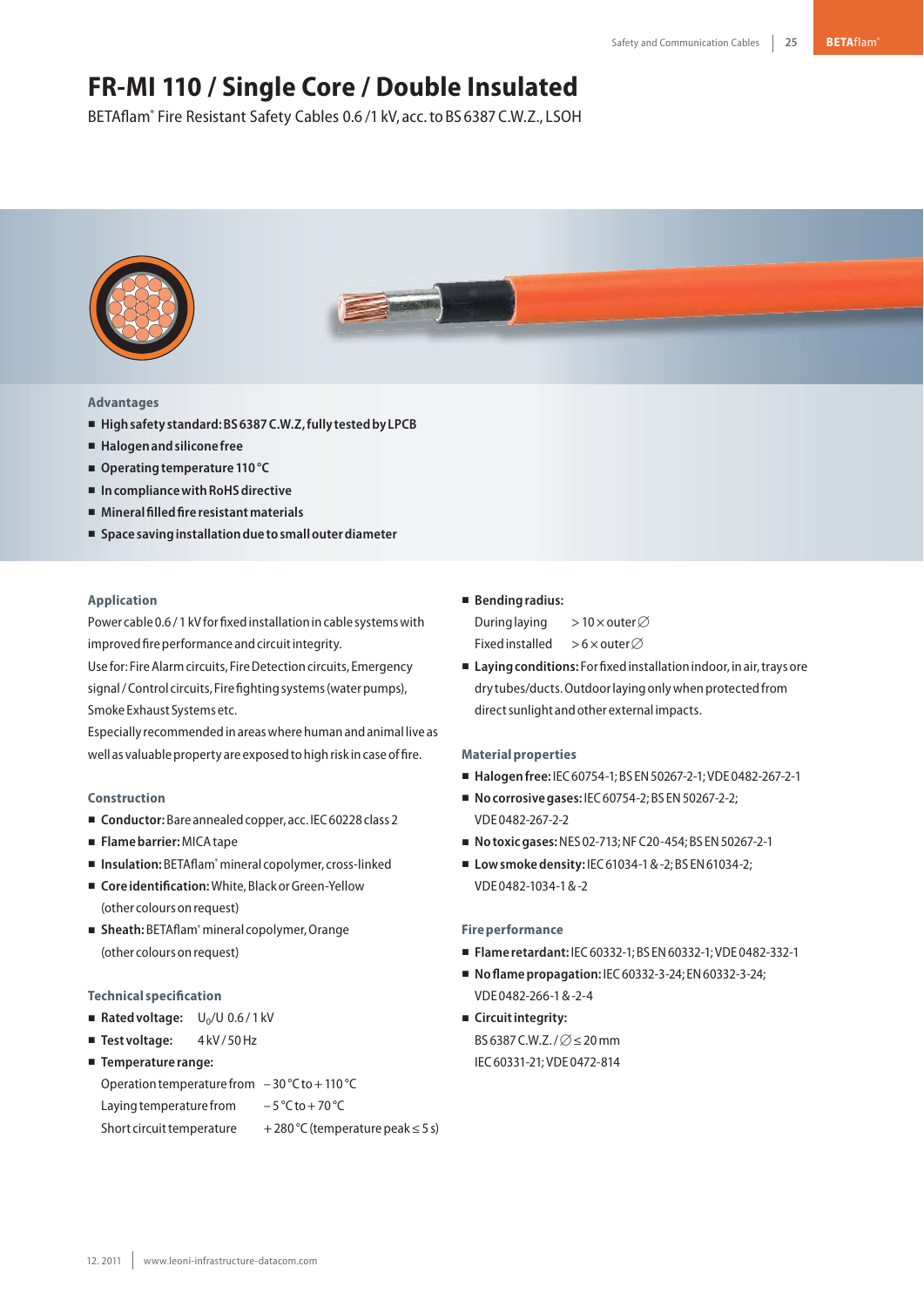| Cross<br>section | Part no.         | Core<br>colour | Conductor<br>stranding               | Nominal<br>thickness | Nominal<br>diameter | Nominal<br>thickness | Nominal<br>diameter | Approx.<br>weight | Current Rating <sup>1</sup> |                                           | AC Voltage Drop   |                   | Fire Load    |
|------------------|------------------|----------------|--------------------------------------|----------------------|---------------------|----------------------|---------------------|-------------------|-----------------------------|-------------------------------------------|-------------------|-------------------|--------------|
|                  |                  |                |                                      | insulation           | core                | sheath               | cable               |                   |                             | 1 phase <sup>2</sup> 3 phase <sup>3</sup> | 1 phase<br>system | 3 phase<br>system |              |
| mm <sup>2</sup>  | <b>LSA</b>       |                | $n \times \varnothing$ mm            | mm                   | $\varnothing$ mm    | mm                   | $\varnothing$ mm    | kg/km             | $\overline{A}$              | $\overline{A}$                            | mV/Am             | mV/Am             | kWh/m        |
| 1.5              | 301766           | white          | $7\times 0.53$                       | 0.60                 | 3.45                | 0.95                 | 5.35                | 46                | 32                          | 30                                        | 24.90             | 21.52             | 0.11         |
| 1.5              | 215060           | black          | $7\times 0.53$                       | 0.60                 | 3.45                | 0.95                 | 5.35                | 46                | 32                          | 30                                        | 24.90             | 21.52             | 0.11         |
| 1.5              | 301767           | g/y            | $7\times 0.53$                       | 0.60                 | 3.45                | 0.95                 | 5.35                | 46                | 32                          | 30                                        | 24.90             | 21.52             | 0.11         |
| 2.5              | 301768           | white          | $7\times0.68$                        |                      | 4.00                | 1.00                 | 6.00                | 63                | 43                          | 40                                        | 15.32             | 13.22             | 0.13         |
| 2.5              | 215038           | black          | $7\times0.68$                        | 0.68<br>0.68         | 4.00                | 1.00                 | 6.00                | 63                | 43                          | 40                                        | 15.32             | 13.22             | 0.13         |
| 2.5              | 301769           | g/y            | $7\times0.68$                        | 0.68                 | 4.00                | 1.00                 | 6.00                | 63                | 43                          | 40                                        | 15.32             | 13.22             | 0.13         |
|                  |                  |                |                                      |                      |                     |                      |                     |                   |                             |                                           |                   |                   |              |
| 4                | 301770           | white          | $7 \times 0.85$                      | 0.78                 | 4.65                | 1.05                 | 6.75                | 78                | 57                          | 52                                        | 9.55              | 8.27              | 0.16         |
| 4                | 215061           | black          | $7 \times 0.85$                      | 0.78                 | 4.65                | 1.05                 | 6.75                | 78                | 57                          | 52                                        | 9.55              | 8.27              | 0.16         |
| 4                | 301771           | g/y            | $7 \times 0.85$                      | 0.78                 | 4.65                | 1.05                 | 6.75                | 78                | 57                          | 52                                        | 9.55              | 8.27              | 0.16         |
|                  |                  |                |                                      |                      |                     |                      |                     |                   |                             |                                           |                   |                   |              |
| 6                | 301772           | white          | $7 \times 1.04$                      | 0.83                 | 5.15                | 1.05                 | 7.25                | 108               | 74                          | 67                                        | 6.47              | 5.56              | 0.19         |
| 6<br>6           | 215062<br>301773 | black          | $7 \times 1.04$<br>$7 \times 1.04$   | 0.83<br>0.83         | 5.15<br>5.15        | 1.05<br>1.05         | 7.25<br>7.25        | 108<br>108        | 74<br>74                    | 67<br>67                                  | 6.47<br>6.47      | 5.56<br>5.56      | 0.19<br>0.19 |
|                  |                  | g/y            |                                      |                      |                     |                      |                     |                   |                             |                                           |                   |                   |              |
| 10               | 301774           | white          | $7 \times 1.32$                      | 1.05                 | 6.65                | 1.40                 | 9.45                | 177               | 104                         | 94                                        | 3.92              | 3.35              | 0.31         |
| 10               | 215063           | black          | $7 \times 1.32$                      | 1.05                 | 6.65                | 1.40                 | 9.45                | 177               | 104                         | 94                                        | 3.92              | 3.35              | 0.31         |
| 10               | 301775           | g/y            | $7 \times 1.32$                      | 1.05                 | 6.65                | 1.40                 | 9.45                | 177               | 104                         | 94                                        | 3.92              | 3.35              | 0.31         |
|                  |                  |                |                                      |                      |                     |                      |                     |                   |                             |                                           |                   |                   |              |
| 16               | 301776           | white          | $7 \times 1.72$                      | 1.05                 | 7.50                | 1.40                 | 10.30               | 250               | 137                         | 123                                       | 2.53              | 2.14              | 0.35         |
| 16               | 215064<br>301777 | black          | $7 \times 1.72$                      | 1.05                 | 7.50<br>7.50        | 1.40<br>1.40         | 10.30               | 250<br>250        | 137<br>137                  | 123<br>123                                | 2.53              | 2.14<br>2.14      | 0.35         |
| 16               |                  | g/y            | $7 \times 1.72$                      | 1.05                 |                     |                      | 10.30               |                   |                             |                                           | 2.53              |                   | 0.35         |
| 25               | 301778           | white          | $7 \times 2.15$                      | 1.20                 | 9.05                | 1.40                 | 11.85               | 355               | 183                         | 163                                       | 1.66              | 1.39              | 0.43         |
| 25               | 214904           | black          | $7 \times 2.15$                      | 1.20                 | 9.05                | 1.40                 | 11.85               | 355               | 183                         | 163                                       | 1.66              | 1.39              | 0.43         |
| 25               | 301779           | g/y            | $7 \times 2.15$                      | 1.20                 | 9.05                | 1.40                 | 11.85               | 355               | 183                         | 163                                       | 1.66              | 1.39              | 0.43         |
|                  |                  |                |                                      |                      |                     |                      |                     |                   |                             |                                           |                   |                   |              |
| 35               | 301780           | white          | $7 \times 2.52$                      | 1.20                 | 10.20               | 1.40                 | 13.00               | 456               | 224                         | 200                                       | 1.24              | 1.03              | 0.49         |
| 35<br>35         | 215065<br>Ø      | black<br>g/y   | $7 \times 2.52$<br>$7 \times 2.52$   | 1.20<br>1.20         | 10.20<br>10.20      | 1.40<br>1.40         | 13.00<br>13.00      | 456<br>456        | 224<br>224                  | 200<br>200                                | 1.24<br>1.24      | 1.03<br>1.03      | 0.49<br>0.49 |
|                  |                  |                |                                      |                      |                     |                      |                     |                   |                             |                                           |                   |                   |              |
| 50               | 301781           | white          | $19 \times 1.79$                     | 1.40                 | 11.90               | 1.40                 | 14.70               | 600               | 274                         | 242                                       | 0.96              | 0.78              | 0.60         |
| 50               | 214906           | black          | $19 \times 1.79$                     | 1.40                 | 11.90               | 1.40                 | 14.70               | 600               | 274                         | 242                                       | 0.96              | 0.78              | 0.60         |
| 50               | Ø                | g/y            | $19 \times 1.79$                     | 1.40                 | 11.90               | 1.40                 | 14.70               | 600               | 274                         | 242                                       | 0.96              | 0.78              | 0.60         |
|                  |                  |                |                                      |                      |                     |                      |                     |                   |                             |                                           |                   |                   |              |
| 70<br>70         | 301782<br>214908 | white<br>black | $19 \times 2.15$<br>$19 \times 2.15$ | 1.40<br>1.40         | 13.60<br>13.60      | 1.50<br>1.50         | 16.60<br>16.60      | 813<br>813        | 345<br>345                  | 308<br>308                                | 0.71<br>0.71      | 0.57<br>0.57      | 0.72<br>0.72 |
| 70               | Ø                | g/y            | $19\times2.15$                       | 1.40                 | 13.60               | 1.50                 | 16.60               | 813               | 345                         | 308                                       | 0.71              | 0.57              | 0.72         |
|                  |                  |                |                                      |                      |                     |                      |                     |                   |                             |                                           |                   |                   |              |
| 95               | 301783           | white          | $19 \times 2.52$                     | 1.60                 | 15.80               | 1.60                 | 19.00               | 1'101             | 428                         | 379                                       | 0.55              | 0.43              | 0.91         |
| 95               | 214909           | black          | $19 \times 2.52$                     | 1.60                 | 15.80               | 1.60                 | 19.00               | 1'101             | 428                         | 379                                       | 0.55              | 0.43              | 0.91         |
| 95               | Ø                | g/y            | $19 \times 2.52$                     | 1.60                 | 15.80               | 1.60                 | 19.00               | 1'101             | 428                         | 379                                       | 0.55              | 0.43              | 0.91         |
|                  |                  |                |                                      |                      |                     |                      |                     |                   |                             |                                           |                   |                   |              |
| 120<br>120       | 301784<br>214911 | white<br>black | $37 \times 2.02$<br>$37 \times 2.02$ | 1.60<br>1.60         | 17.50<br>17.50      | 1.65<br>1.65         | 20.80<br>20.80      | 1'372<br>1'372    | 501<br>501                  | 444<br>444                                | 0.47<br>0.47      | 0.36<br>0.36      | 1.03<br>1.03 |
| 120              | Ø                | g/y            | $37 \times 2.02$                     | 1.60                 | 17.50               | 1.65                 | 20.80               | 1'372             | 501                         | 444                                       | 0.47              | 0.36              | 1.03         |
|                  |                  |                |                                      |                      |                     |                      |                     |                   |                             |                                           |                   |                   |              |
| 150              | 301785           | white          | $37 \times 2.23$                     | 1.80                 | 19.50               | 1.70                 | 22.90               | 1'645             | 577                         | 509                                       | 0.41              | 0.31              | 1.23         |
| 150              | 214913           | black          | $37 \times 2.23$                     | 1.80                 | 19.50               | 1.70                 | 22.90               | 1'645             | 577                         | 509                                       | 0.41              | 0.31              | 1.23         |
| 150              | Ø                | g/y            | $37 \times 2.23$                     | 1.80                 | 19.50               | 1.70                 | 22.90               | 1'645             | 577                         | 509                                       | 0.41              | 0.31              | 1.23         |
| 185              | 301786           | white          | $37 \times 2.49$                     | 2.00                 | 21.70               | 1.80                 | 25.30               | 2'021             | 669                         | 589                                       | 0.36              | 0.27              | 1.47         |
| 185              | 214915           | black          | $37 \times 2.49$                     | 2.00                 | 21.70               | 1.80                 | 25.30               | 2'021             | 669                         | 589                                       | 0.36              | 0.27              | 1.47         |
| 185              | Ø                | g/y            | $37 \times 2.49$                     | 2.00                 | 21.70               | 1.80                 | 25.30               | 2'021             | 669                         | 589                                       | 0.36              | 0.27              | 1.47         |
|                  |                  |                |                                      |                      |                     |                      |                     |                   |                             |                                           |                   |                   |              |
| 240              | 301787           | white          | $61 \times 2.23$                     | 2.20                 | 24.50               | 1.90                 | 28.30               | 2'598             | 800                         | 700                                       | 0.31              | 0.22              | 1.81         |
| 240              | 214917           | black          | $61 \times 2.23$                     | 2.20                 | 24.50               | 1.90                 | 28.30               | 2'598             | 800                         | 700                                       | 0.31              | 0.22              | 1.81         |
| 240              | Ø                | g/y            | $61 \times 2.23$                     | 2.20                 | 24.50               | 1.90                 | 28.30               | 2'598             | 800                         | 700                                       | 0.31              | 0.22              | 1.81         |
| 300              | 301788           | white          | $61 \times 2.52$                     | 2.45                 | 28.30               | 2.00                 | 32.30               | 3'440             | 941                         | 820                                       | 0.28              | 0.20              | 2.31         |
| 300              | 215043           | black          | $61 \times 2.52$                     | 2.45                 | 28.30               | 2.00                 | 32.30               | 3'440             | 941                         | 820                                       | 0.28              | 0.20              | 2.31         |
| 300              | Ø                | g/y            | $61 \times 2.52$                     | 2.45                 | 28.30               | 2.00                 | 32.30               | 3'440             | 941                         | 820                                       | 0.28              | 0.20              | 2.31         |
|                  |                  |                |                                      |                      |                     |                      |                     |                   |                             |                                           |                   |                   |              |

 $\varnothing$  = Onrequest g/y= Green/Yellow

2 Free in air, spaced

3 Opentray,touching

1 ACcircuit,max. conductortemperature 90 °C